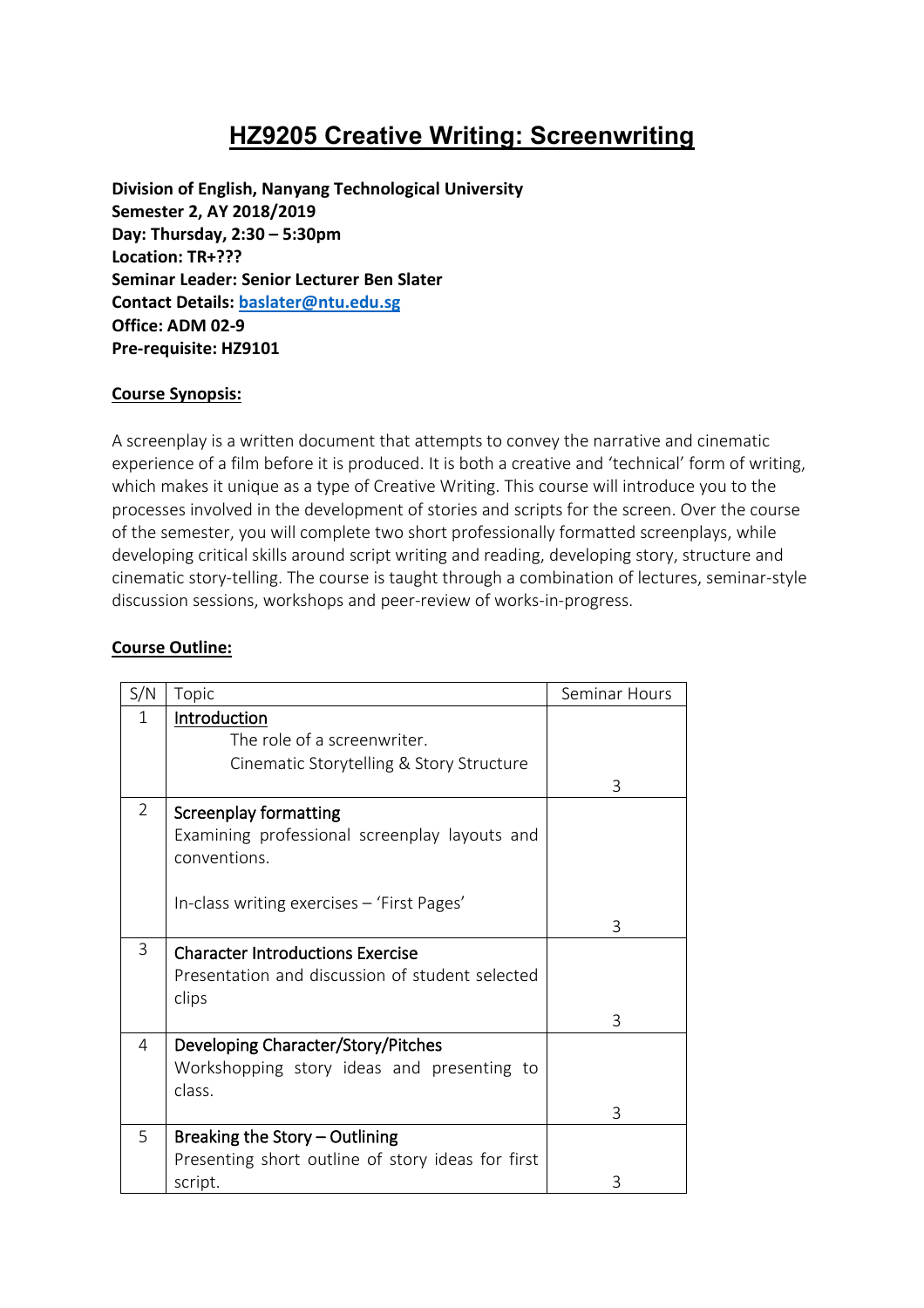| 6              | <b>First Drafts</b>                                              |   |
|----------------|------------------------------------------------------------------|---|
|                | Reading/Discussion of first drafts                               |   |
|                |                                                                  | 3 |
| $\overline{7}$ | <b>Second Drafts</b>                                             |   |
|                | Reading/Discussion of second drafts                              |   |
|                |                                                                  | 3 |
|                | Recess                                                           |   |
| 8              | <b>Short Film Screenings</b>                                     |   |
|                | Screening and discussion of 10-15 minute short                   |   |
|                | films.                                                           |   |
|                |                                                                  |   |
|                | Briefing for second Script Project                               | 3 |
| 9              | Initial Story ideas                                              |   |
|                | Student pitches for outlines for second script                   |   |
|                | project.                                                         |   |
|                |                                                                  |   |
|                | <b>Briefing for writing Treatments</b>                           | 3 |
| 10             |                                                                  |   |
|                | Breaking the Story - Treatments<br>Reading/Discussing Treatments |   |
|                |                                                                  | 3 |
| 11             | <b>First Five Pages</b>                                          |   |
|                | Reading/Discussing first Five Pages of second                    |   |
|                | script                                                           |   |
|                |                                                                  | 3 |
| 12             | <b>First Drafts</b>                                              |   |
|                | Reading/Discussion of first drafts                               |   |
|                |                                                                  | 3 |
| 13             | <b>Second Drafts</b>                                             |   |
|                | Reading/Discussion of second drafts                              |   |
|                |                                                                  | 3 |

#### **Learning Outcomes:**

At the end of the course you will know how to create a professional screenplay, develop a screenplay from initial ideation to final draft, understand the role of the screenwriter in film/TV industries, and have developed your ability to analyse story structure and give feedback to peers as well as critically reflect upon your own work.

#### Course Assessment:

Class Participation: 20% *(Attendance, attentiveness, discussions, peer feedback, tasks, exercises)*

First Screenplay (Weeks 1-7) 30% *(Story development, writing craft, process, finished screenplay)*